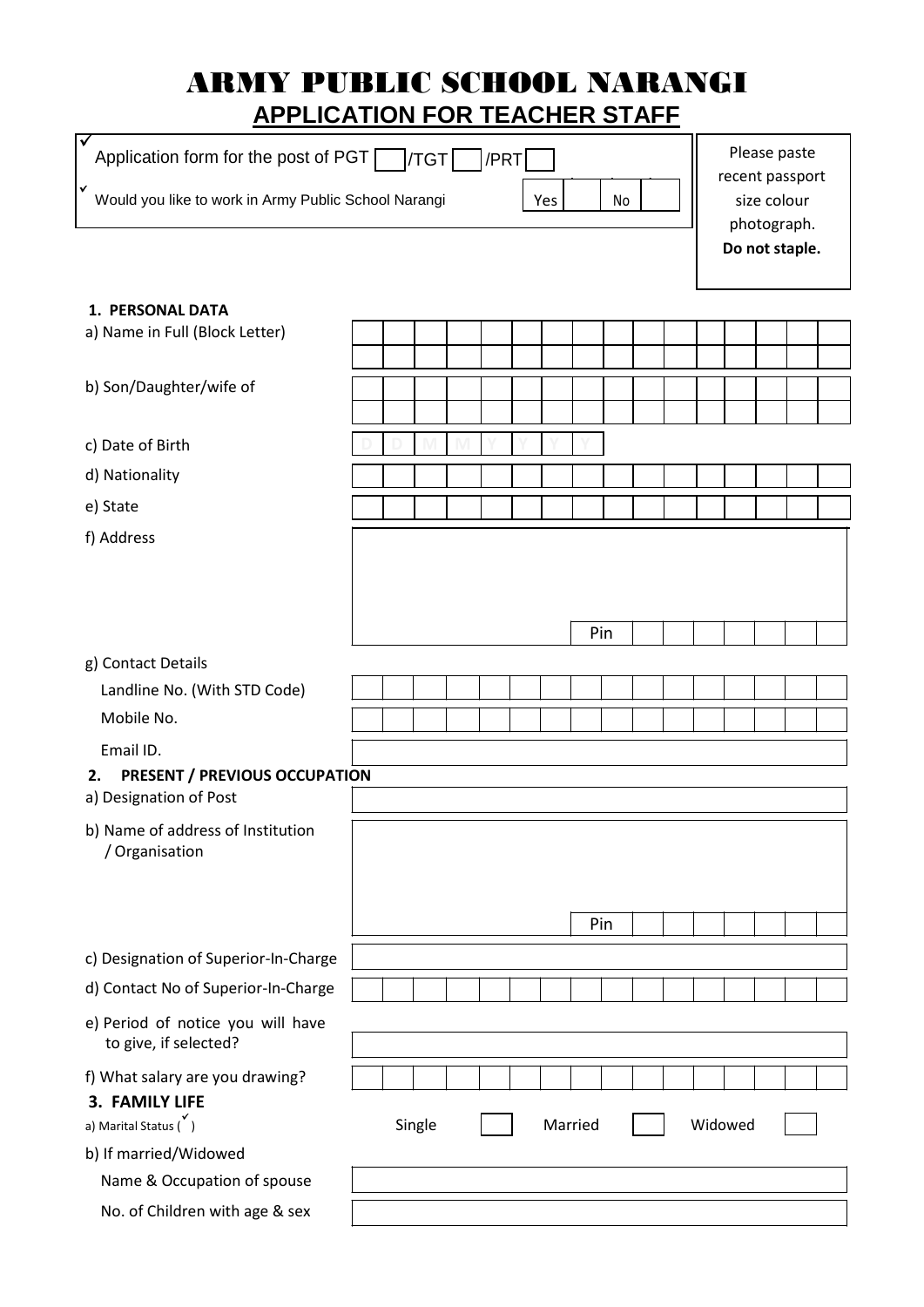| 4. | <b>EDUCATIONAL RECORDS: School, College or University.</b> |
|----|------------------------------------------------------------|
|----|------------------------------------------------------------|

|                                                           | Once actums or an exams starting Organization Onwards                          |   |          |         |                |                        |
|-----------------------------------------------------------|--------------------------------------------------------------------------------|---|----------|---------|----------------|------------------------|
|                                                           | Marks                                                                          |   |          | Year of |                | Name of University     |
| Examination                                               | Obtained                                                                       | % | Division | Passing | Subjects taken | /Board/ Institution    |
|                                                           |                                                                                |   |          |         |                |                        |
|                                                           |                                                                                |   |          |         |                |                        |
|                                                           |                                                                                |   |          |         |                |                        |
|                                                           |                                                                                |   |          |         |                |                        |
|                                                           |                                                                                |   |          |         |                |                        |
|                                                           |                                                                                |   |          |         |                |                        |
|                                                           |                                                                                |   |          |         |                |                        |
|                                                           |                                                                                |   |          |         |                |                        |
|                                                           |                                                                                |   |          |         |                |                        |
|                                                           |                                                                                |   |          |         |                |                        |
|                                                           |                                                                                |   |          |         |                |                        |
|                                                           |                                                                                |   |          |         |                |                        |
|                                                           |                                                                                |   |          |         |                |                        |
|                                                           |                                                                                |   |          |         |                |                        |
|                                                           |                                                                                |   |          | ∍       |                |                        |
| Course done: Write $1$ = Regular and $2$ = Correspondence |                                                                                |   |          |         | Graduation     | <b>Post Graduation</b> |
|                                                           | CTET/STET<br>5. Have you cleared<br><b>CSB</b><br>MENTION DATE<br>MENTION DATE |   |          |         |                |                        |

Give details of all exams starting Graduation onwards

**6. Name of Classes you would prefer to teach with subjects** 

| Class | Subjects |  |
|-------|----------|--|
| a     |          |  |
| n     |          |  |
|       |          |  |
|       |          |  |
| e     |          |  |

- **7. Training in NCC, Scouting, Music/Art, Dramatics or other activities, Give Rank, Status/Proficiency achieved............**
- **8. Merit Scholarship won. If yes Give details .....**
- **9. Language you can**

Read Write Speak

**10. Any books/articles written? If so, give their title/Magazine in which published?**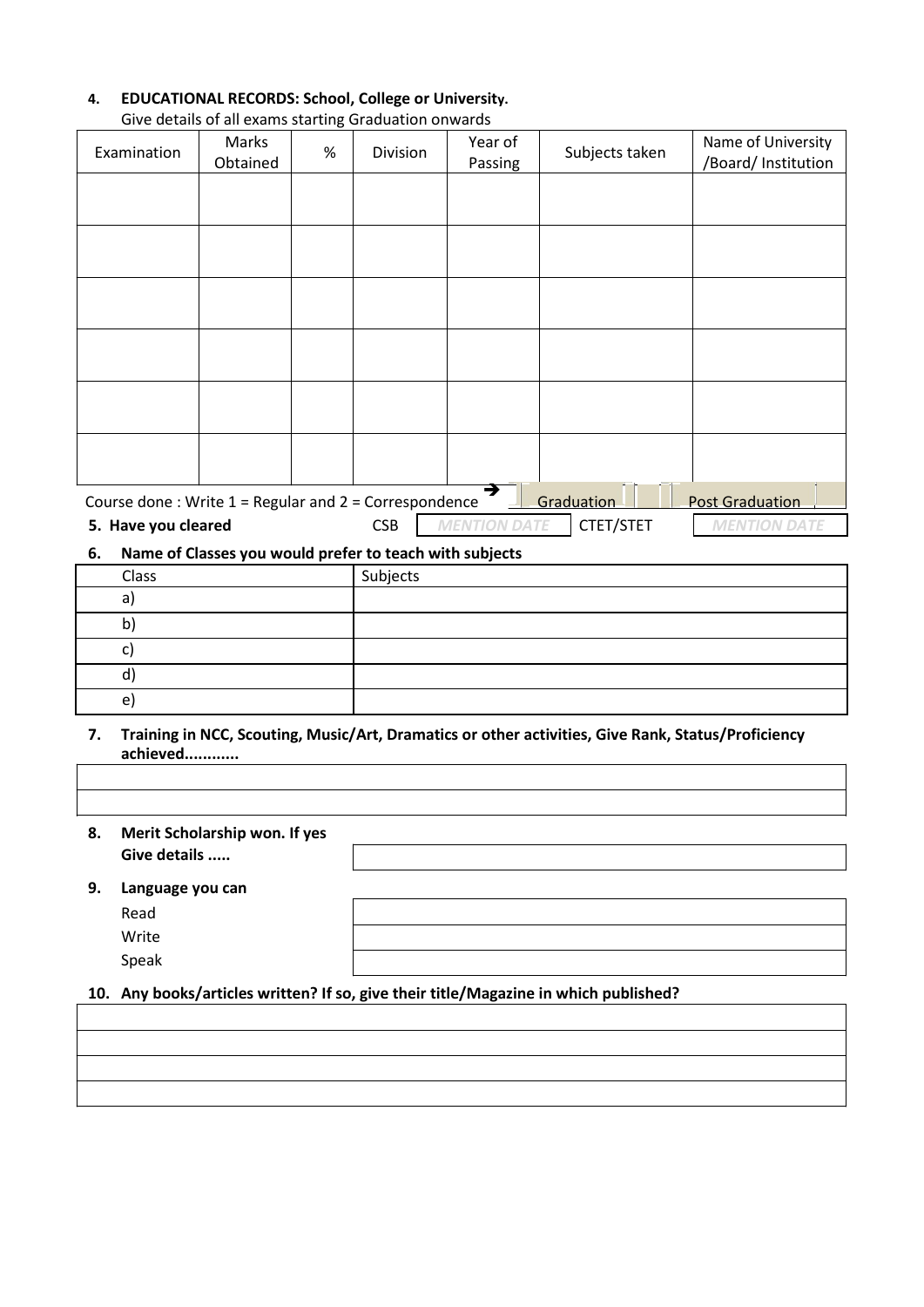# **11. EXPERIENCE**

Fill the particulars in chronological order starting with your appointment (If there is not enough space attach a separate sheet.

| Experience as a PGT<br>year (Exact dates to be<br>indicated) |    | School                                                                    | Subject taught | Class<br>taught | No. of<br>pupil<br>taught | Total Exp.<br>in years |
|--------------------------------------------------------------|----|---------------------------------------------------------------------------|----------------|-----------------|---------------------------|------------------------|
| From                                                         | To |                                                                           |                |                 |                           |                        |
|                                                              |    |                                                                           |                |                 |                           |                        |
|                                                              |    |                                                                           |                |                 |                           |                        |
|                                                              |    |                                                                           |                |                 |                           |                        |
| Experience as a TGT<br>year (Exact dates to be<br>indicated) |    |                                                                           |                |                 |                           |                        |
| From                                                         | To |                                                                           |                |                 |                           |                        |
|                                                              |    |                                                                           |                |                 |                           |                        |
|                                                              |    |                                                                           |                |                 |                           |                        |
|                                                              |    |                                                                           |                |                 |                           |                        |
| Experience as a TGT<br>year (Exact dates to be<br>indicated) |    |                                                                           |                |                 |                           |                        |
| From                                                         | To |                                                                           |                |                 |                           |                        |
|                                                              |    |                                                                           |                |                 |                           |                        |
|                                                              |    |                                                                           |                |                 |                           |                        |
|                                                              |    |                                                                           |                |                 |                           |                        |
|                                                              |    | Include any other post held which are relevant to the field of Education: |                |                 |                           |                        |

#### **12. APTITUDE**

- a) Subject/s which you enjoy teaching most?
- b) Other area (Cultural Activities)

#### 13. **a) Can you take indoor/outdoor games with boys and girls**

| Indoor Boys                   | Outdoor Boys   |
|-------------------------------|----------------|
| Indoor Girls                  | Outdoors Girls |
| What major games do you play? |                |

#### **14. HEALTH**

- a) What kind of health do you keep?
- b) Do you need any medical treatment/assistance for the disease you are suffering from

|  |  |  | c) Are you differently abled? Give detail |
|--|--|--|-------------------------------------------|
|--|--|--|-------------------------------------------|

## **15. CO-CURRICULAR ACTIVITIES/GAMES AND SPORTS**

a) What co-curricular activities can you teach?

## 16. **COMPUTER KONWLEDGE** (Separate sheet can be attached)

- a) Have you done any degree/Diploma in computer. Give details
- b) Any experience on working on computer. Give details.
- c) Your knowledge of computer hardware.

| 17. OTHER ACTIVITIES (In answering please indicate personal characteristics, interests and aspirations you |
|------------------------------------------------------------------------------------------------------------|
| have which will be valuable to this institution.)                                                          |

i) ii)